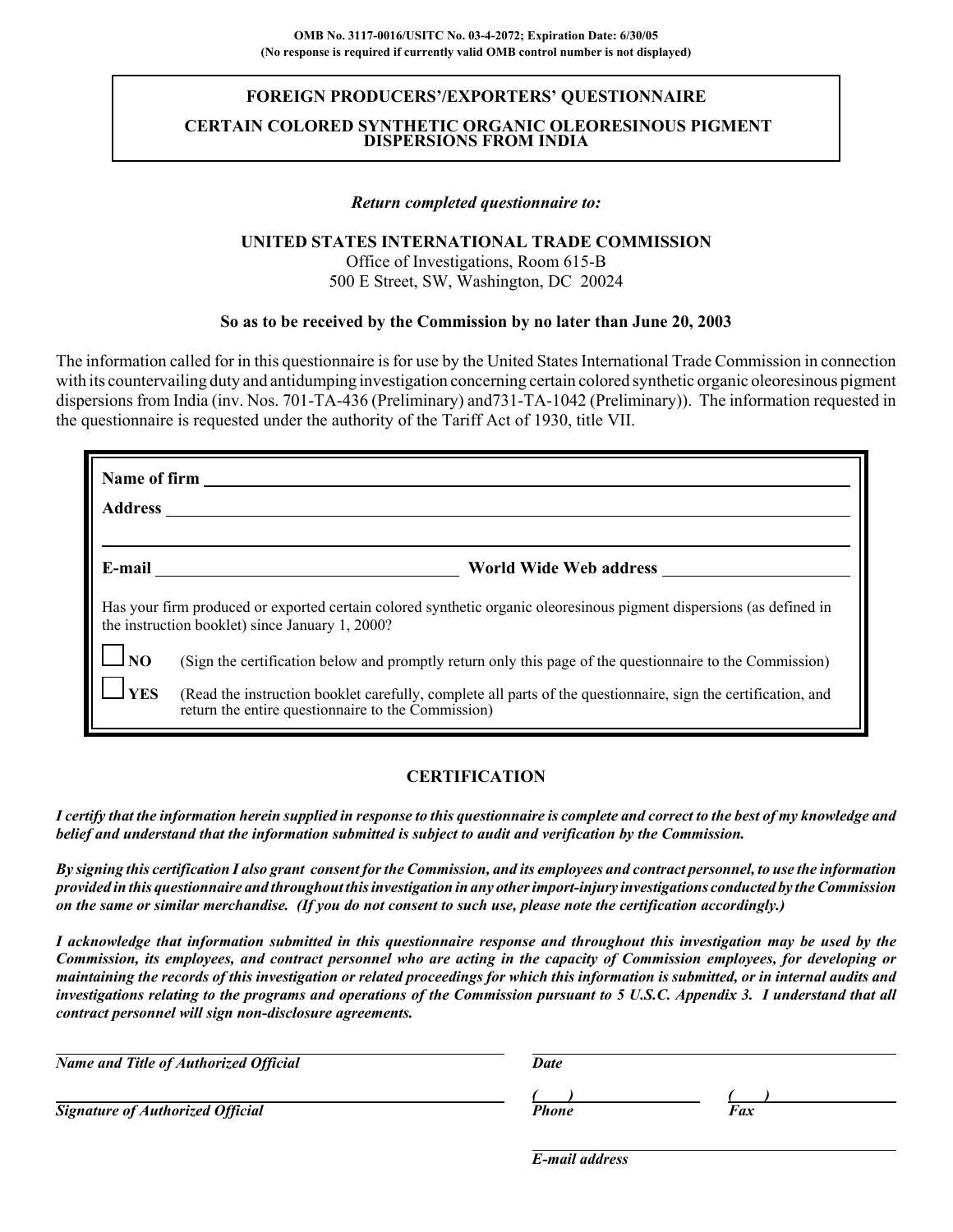Foreign Producers'/Exporters' Questionnaire - Certain Colored Synthetic Organic Oleoresinous Pigment Dispersions Page 2

# **PART I.--GENERAL QUESTIONS**

The questions in this questionnaire have been reviewed with market participants to ensure that issues of concern are adequately addressed and that data requests are sufficient, meaningful, and as limited as possible. Public reporting burden for this questionnaire is estimated to average 15 hours per response, including the time for reviewing instructions, searching existing data sources, gathering the data needed, and completing and reviewing the questionnaire. Send comments regarding the accuracy of this burden estimate or any other aspect of this collection of information, including suggestions for reducing the burden, to the Office of Investigations, U.S. International Trade Commission, 500 E Street, SW, Washington, DC 20436.

I-1. Please report below the actual number of hours required and the cost to your firm of preparing the reply to this questionnaire and completing the form.

| dollars<br>hours |
|------------------|
|------------------|

I-2. Provide the name and address of establishment(s) covered by this questionnaire (see page 3 of the instruction booklet for reporting guidelines). If your firm is publicly traded, please specify the stock exchange and trading symbol.

I-3. Please provide the names and addresses of the **FIVE** largest U.S. importers of your firm's synthetic organic oleoresinous pigment organic pigment dispersions in 2002.

I-4. Does your firm or any related firm produce, have the capability to produce, or have any plans to produce certain colored synthetic organic oleoresinous pigment dispersions in the United States or other countries?

 $\Box$  No  $\Box$  Yes--Please name the firm(s) and country(ies) below and, if U.S. producer(s), ensure that they complete the Commission's producer questionnaire (contact Fred Ruggles for copies of that questionnaire).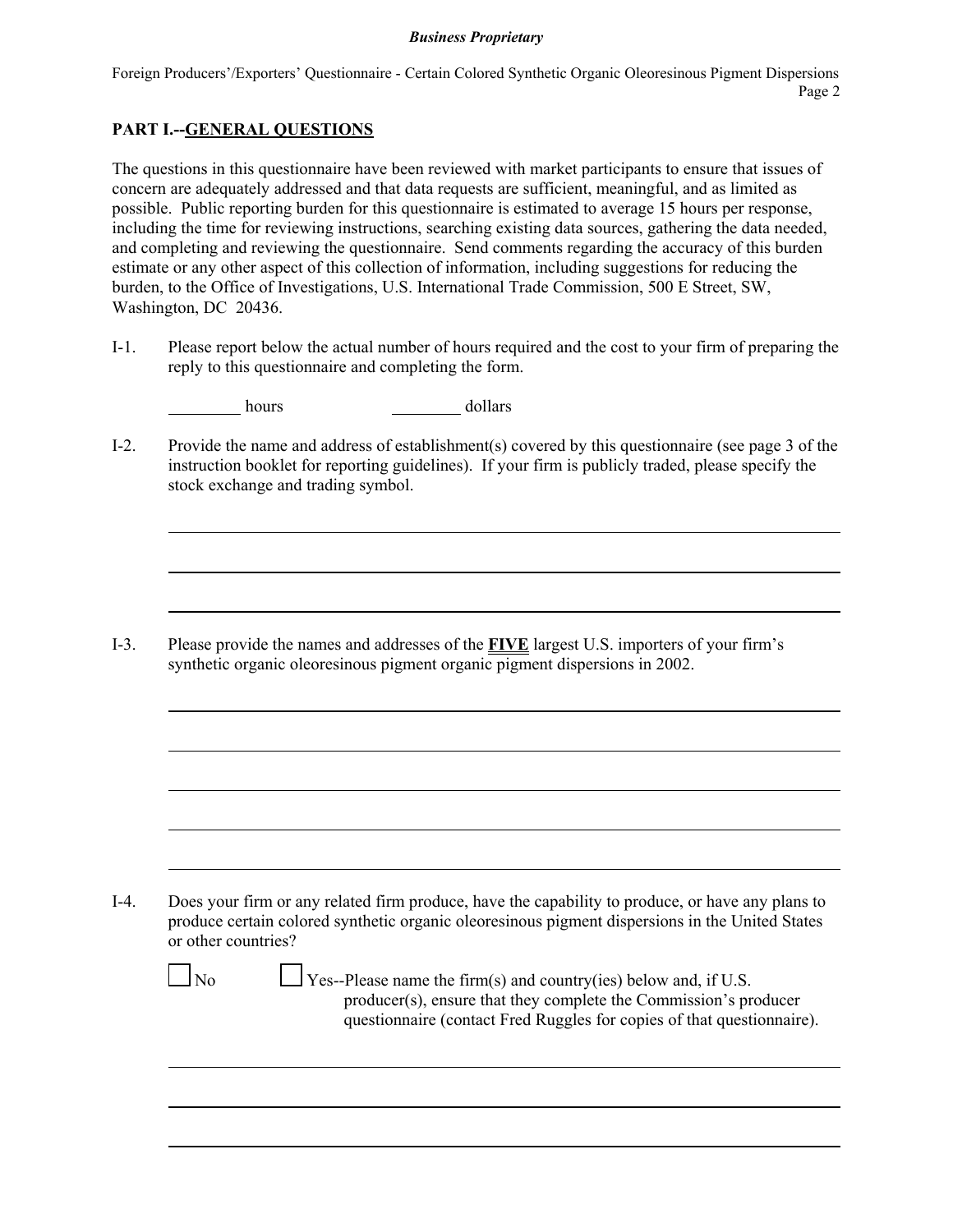Foreign Producers'/Exporters' Questionnaire - Certain Colored Synthetic Organic Oleoresinous Pigment Dispersions Page 3

## **PART I.--GENERAL QUESTIONS--***Continued*

I-5. Does your firm or any related firm import or have any plans to import certain colored synthetic organic oleoresinous pigment dispersions into the United States?

 $\bigcup$  Yes--Please name the firm(s) below and ensure that they complete the Commission's importer questionnaire (contact Fred Ruggles for copies of that questionnaire).

# **PART II.--TRADE AND RELATED INFORMATION**

II-1. Does your firm have any plans to add, expand, curtail, or shut down production capacity and/or production of certain colored synthetic organic oleoresinous pigment dispersions in India?

 $\Box$  No  $\Box$  Yes--Please describe those plans, including planned dates and capacity/ production quantities involved, and the reason(s) for such change(s). If the plans are to add or expand capacity or production, list (in descending order of importance) the markets (countries) to which such additional capacity or production would be directed.

- II-2. What percentage of your firm's total sales in its most recent fiscal year was represented by sales of certain colored synthetic organic oleoresinous pigment dispersions? Percent
- II-3. Does your firm produce products other than certain colored synthetic organic oleoresinous pigment dispersions on the same equipment and machinery used in the production of certain colored synthetic organic oleoresinous pigment dispersions?

|  | No $\Box$ Yes--Please list these product(s) and provide the share of your firm's total net sales |
|--|--------------------------------------------------------------------------------------------------|
|  | (in percent) accounted for by these product(s) in its most recent fiscal year.                   |

| <b>Product(s)</b> |  |  |
|-------------------|--|--|
|                   |  |  |
|                   |  |  |

*Share of sales*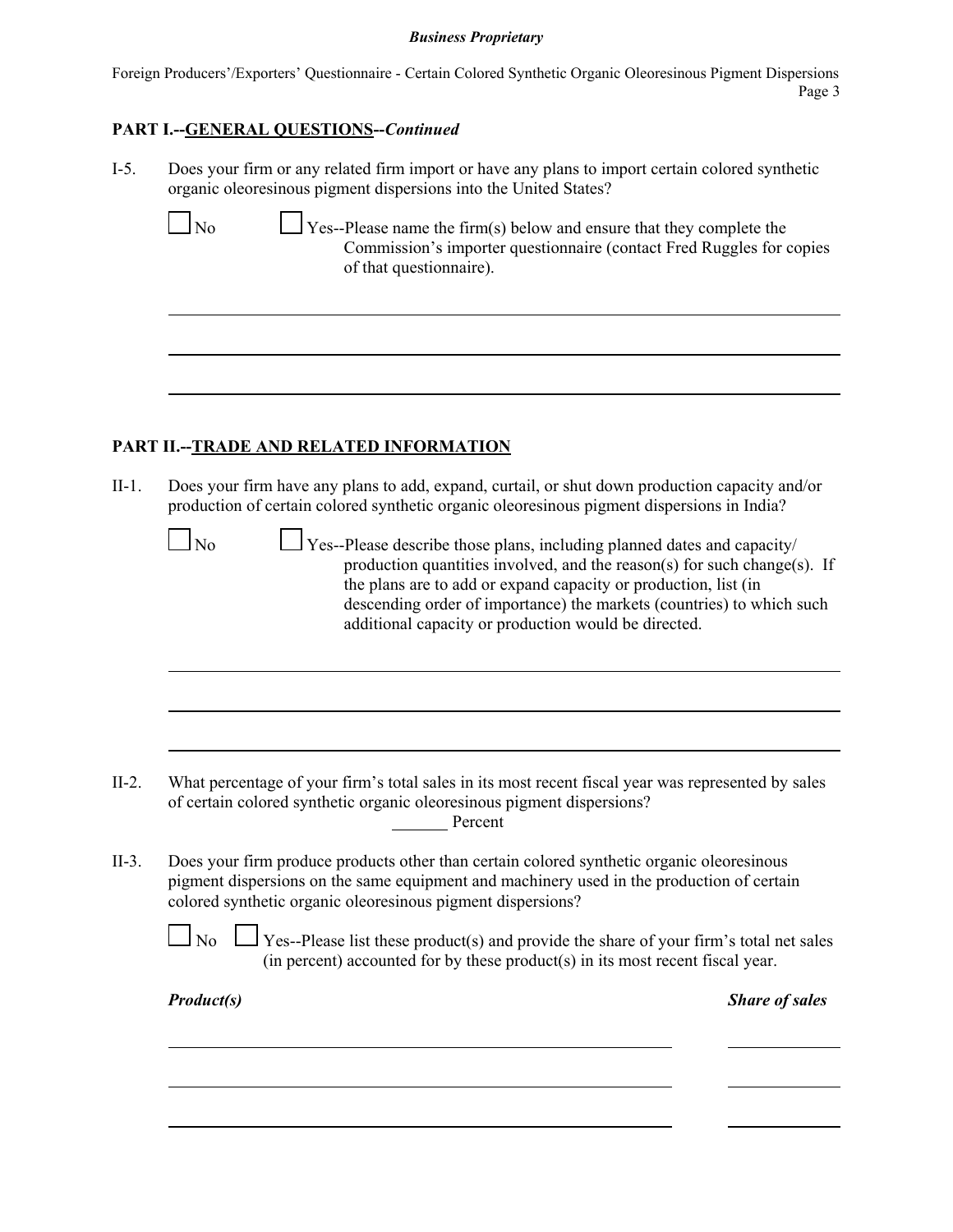Foreign Producers'/Exporters' Questionnaire - Certain Colored Synthetic Organic Oleoresinous Pigment Dispersions Page 4

# **PART II.--TRADE AND RELATED INFORMATION--***Continued*

|                |                                  | questions I-3, I-4, or I-5 above <sup>1</sup> ) since 2000?                               |                      |                                                                                                 |
|----------------|----------------------------------|-------------------------------------------------------------------------------------------|----------------------|-------------------------------------------------------------------------------------------------|
| N <sub>o</sub> |                                  | Yes--Report the quantity (in 1,000 pounds) of such end-of-period<br>inventories below.    |                      |                                                                                                 |
| 2000           | 2001                             | 2002                                                                                      | <b>March</b><br>2002 | <b>March</b><br>2003                                                                            |
| internet?      |                                  |                                                                                           |                      | Does your firm sell certain colored synthetic organic oleoresinous pigment dispersions over the |
| $\Box$ No      | accounted for by internet sales. | certain colored synthetic organic oleoresinous pigment dispersions in 2002                |                      | Yes-Please describe, noting the estimated percentage of your firm's total sales of              |
|                |                                  |                                                                                           |                      |                                                                                                 |
|                |                                  |                                                                                           |                      |                                                                                                 |
|                |                                  |                                                                                           |                      |                                                                                                 |
|                |                                  | subject to antidumping findings or remedies in any WTO-member countries?                  |                      |                                                                                                 |
| N <sub>o</sub> |                                  | Yes--List the products(s), countries affected, and the date of such<br>findings/remedies. |                      |                                                                                                 |
| <b>Product</b> |                                  |                                                                                           | Country              | <b>Date</b>                                                                                     |
|                |                                  |                                                                                           |                      | Is the certain colored synthetic organic oleoresinous pigment dispersions exported by your firm |
|                |                                  |                                                                                           |                      |                                                                                                 |
|                |                                  |                                                                                           |                      |                                                                                                 |
|                |                                  |                                                                                           |                      |                                                                                                 |

<sup>&</sup>lt;sup>1</sup> Such firms will report inventories in the Commission's importer or producer questionnaire.